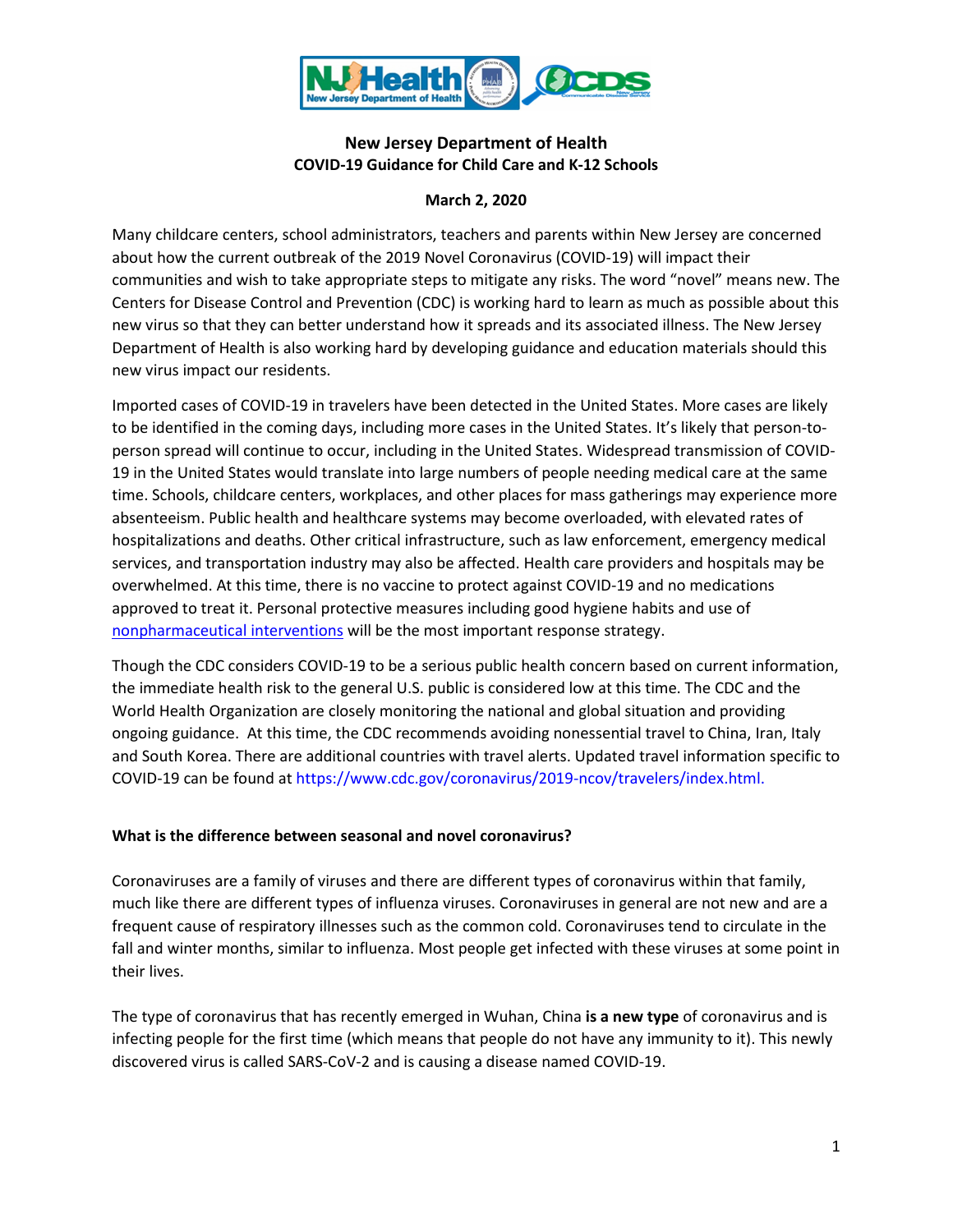

#### **What are common symptoms of COVID-19?**

Information to date suggests this virus is causing symptoms consistent with a respiratory illness such as cough, fever, and shortness of breath.

#### **How is COVID-19 spread?**

At this time, it's unclear how easily or sustainably this virus is spreading between people. Typically, with most respiratory viruses, people are thought to be most contagious when they are most symptomatic (the sickest). Chinese officials report that sustained person-to-person spread in the community is occurring in China. Similar spread has been reported in other countries. Person-to-person spread in the United States has been detected but the risk to the general public remains low. Cases in healthcare settings, like hospitals, may also occur.

#### **What measures can be taken to prevent COVID-19?**

There is currently no vaccine to prevent COVID-19 infection. The best way to prevent infection is to avoid being exposed to this virus. However, as a reminder, CDC always recommends everyday preventive actions to help prevent the spread of respiratory viruses.

#### **How is COVID-19 treated?**

Currently, there is no specific antiviral treatment recommended for the coronavirus. There is no vaccine to prevent this virus, and the CDC advises that the best way to prevent infection is to avoid being exposed to this virus.

#### **How should schools prepare for the potential of a coronavirus outbreak in their community?**

To prepare for possible community transmission of COVID-19, the most important thing for schools to do now is **plan** and **prepare**. Interim Guidance for Administrators of US Childcare Programs and K-12 Schools to Plan, Prepare, and Respond to Coronavirus Disease 2019 (COVID-19) can be found at [https://www.cdc.gov/coronavirus/2019-ncov/specific-groups/guidance-for-schools.html.](https://www.cdc.gov/coronavirus/2019-ncov/specific-groups/guidance-for-schools.html)

- Review and update or develop your outbreak response/pandemic plan and share with stakeholders before an outbreak occurs.
- Establish procedures to ensure students and staff who become sick at school or arrive at school sick are sent home as soon as possible.
- Prepare for the potential of school closures or dismissals or cancellation of school events.
- Prepare to offer home instruction to students.
- Implement flexible attendance and sick leave policies.
- Establish relationships with local public health officials and identify points of contact.
- Create emergency communication plan and maintain up to date contact information for everyone in your communication chain.
- Establish leadership team, identify essential staff functions, assign tasks and responsibilities.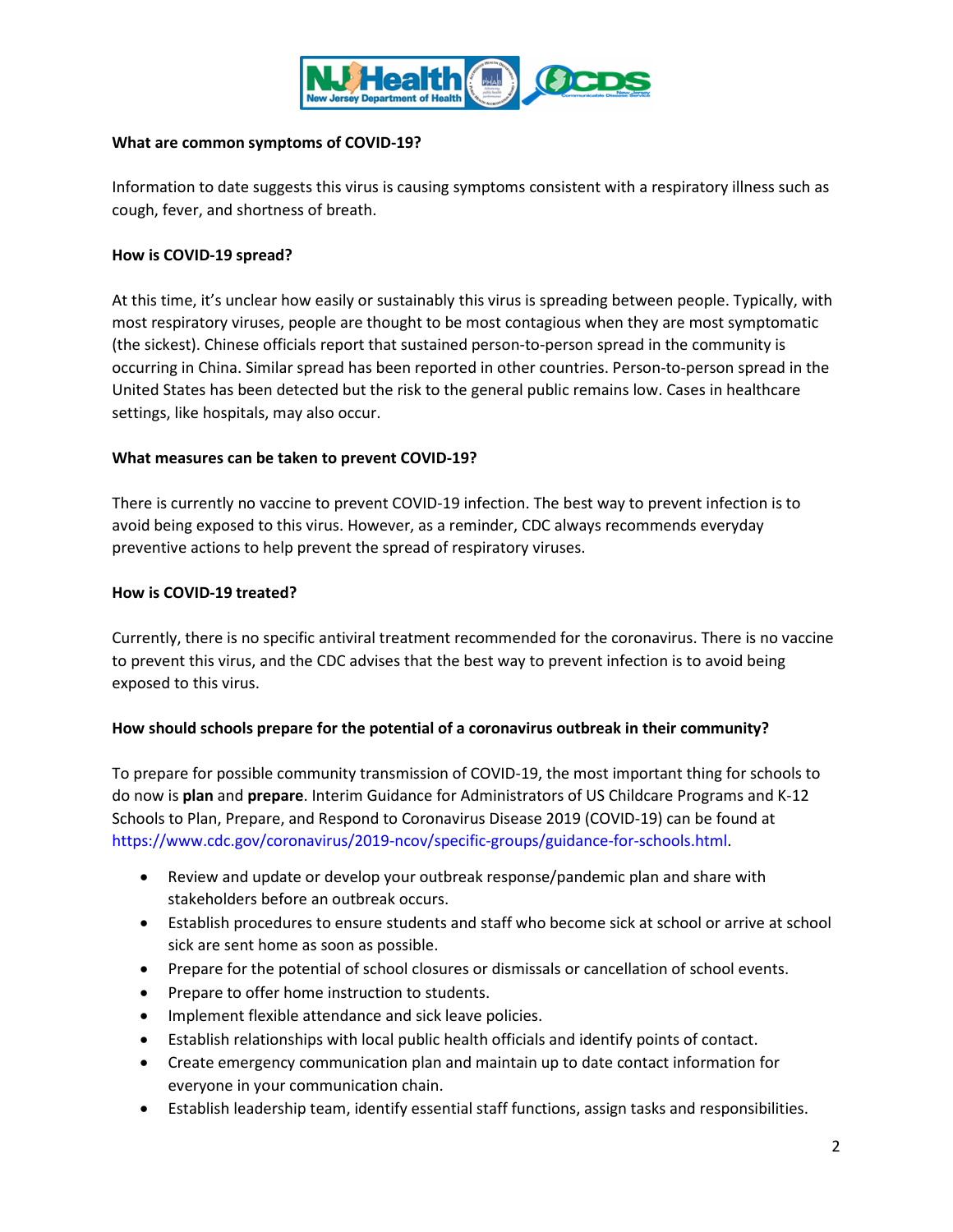

- Plan workshops and trainings to educate staff on prevention measures.
- Continue to monitor current information from health officials.

### **What should a school do when a student or staff presents with symptoms of COVID-19?**

- COVID-19 presents with signs and symptoms that may be indistinguishable from much more common respiratory viruses. At this time, respiratory illnesses are much more likely to be due to common viruses (e.g., influenza, common cold) than COVID-19. If a community (or more specifically, a school) has cases of COVID-19, local health officials will help identify those individuals and will follow up on next steps. Schools are not expected to screen students or staff to identify cases of COVID-19.
- Students with fever, cough, or difficulty breathing should be placed away from others and asked to wear a face mask until they can be sent home.
- Staff members should be sent home and advised to seek medical advice.
- Notify your local health department with any questions or concern about an ill student www.localhealth.nj.gov.

#### **Will schools be asked to close if there is a COVID-19 outbreak in the community?**

- Non pharmaceutical interventions (NPIs) are strategies that can be used when other measures like treatment or vaccines are not available to combat an emerging illness with pandemic potential.
	- $\circ$  School closures and school dismissals are two recommended strategies to limit transmission within the community.
	- $\circ$  During school dismissals, childcare programs and schools may stay open for staff (if not ill) while students stay home. This allows teachers to develop and deliver lessons remotely and for other staff to continue to provide services.
- Schools may be asked to close preemptively or reactively, therefore schools should be making plans for what to do if there are recommendations for closing schools or cancelling events.
- Childcare and school administrators should work closely with local health officials when making decisions on dismissals or closures.

## **What if a student/staff recently returned from travel to a country (other than China) where a travel alert has been issued?**

CDC has issued travel advisories for several countries. Details can be found at [https://www.cdc.gov/coronavirus/2019-ncov/travelers/index.html.](https://www.cdc.gov/coronavirus/2019-ncov/travelers/index.html) CDC is not recommending that these individuals be screened or monitored and should not be excluded from work. However, if a student or staff member have traveled to one of the countries listed on this website, they should:

- Notify the school so precautions can be taken if they become ill in school.
- Monitor their health for fever or cough, or have difficulty breathing.
- If they feel sick, they should stay home until they are fever free for 24 hours without fever reducing medication.
- If they have a fever and other respiratory symptoms, they should seek medical advice.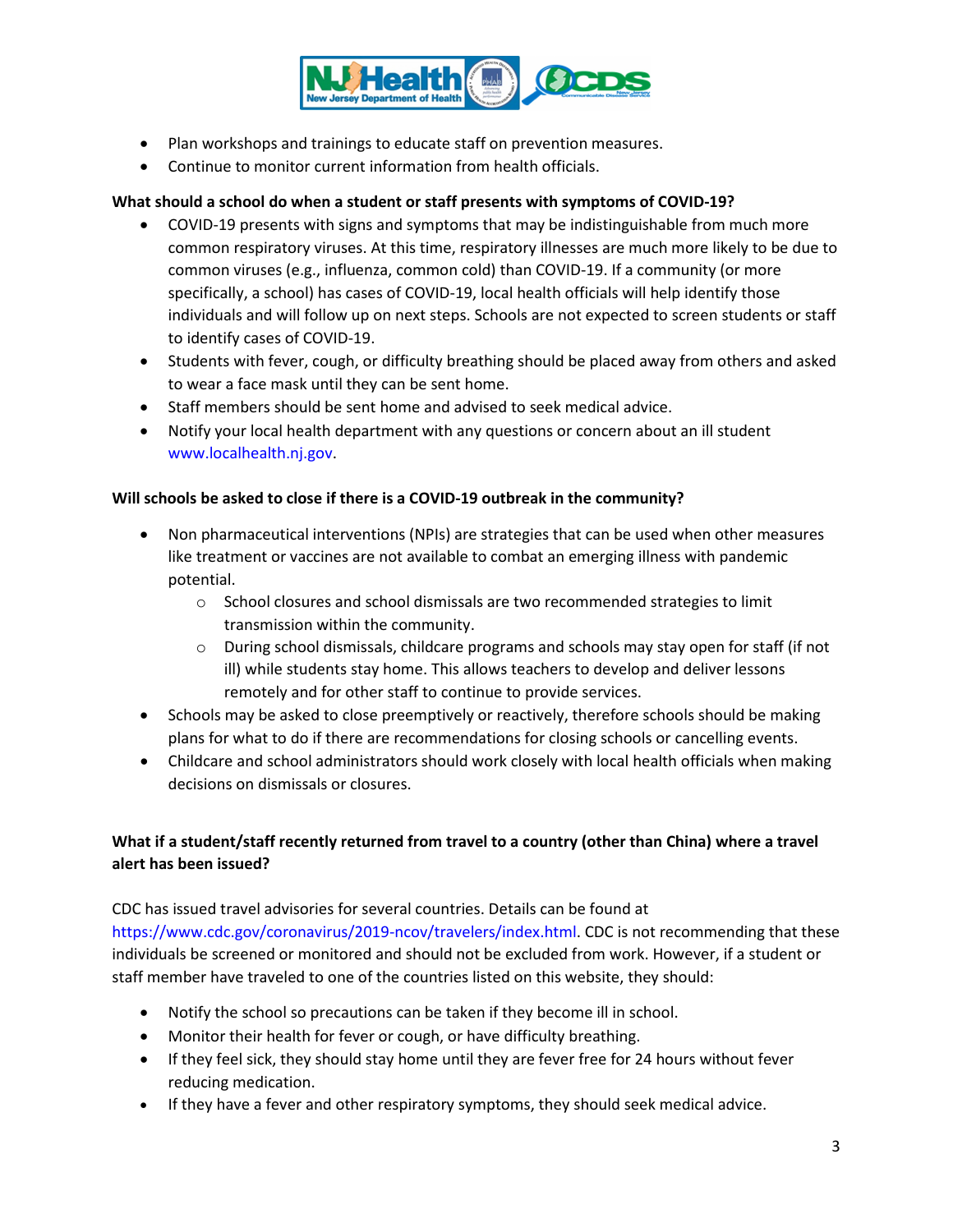

- Call ahead before you go to a doctor's office or emergency room. Tell them about your recent travel and your symptoms.
- Avoid contact with others.
- Do not travel while sick.
- Cover their mouth and nose with a tissue or their sleeve (not their hands) when coughing or sneezing.
- Clean their hands often by washing them with soap and water for at least 20 seconds or using an alcohol-based hand sanitizer that contains 60%–95% alcohol immediately after coughing, sneezing or blowing their nose. Soap and water should be used if hands are visibly dirty.

### **If there is a student or staff member who recently returned from China in the past 14 days, should they be excluded from work or school?**

- Travelers returning from mainland China will undergo a health screening and up to 14 days of self-quarantine with health monitoring to ensure they have not contracted the virus and do not pose a public health risk.
- All asymptomatic (without symptoms) students/staff under monitoring must be excluded from work and school for 14 days from their last date in China.
- Travelers will be asked to self-quarantine and self-monitor as directed by public health recommendations and to seek care if ill.
- Schools should be prepared to offer alternate instruction while student is quarantined. Please consult NJDOE regarding home instruction.

### **When can a student or staff member return to school/work after being quarantined or self-isolated?**

Travelers who have been quarantined for 14 days and have remained asymptomatic may return to school unless they meet other criteria for school exclusion (see link to exclusion list below).

## **Is a physician letter required for the student to return to school after their monitoring period is complete?**

Returning travelers under monitoring are not being monitored by their healthcare provider. If a letter is requested, the monitoring agreement the individual or guardian signs would serve as proof that the monitoring period is complete.

#### **Students are going for spring break; can they still go?**

Prior to traveling, individuals should consider the potential risks that may be involved in visiting their destination, including risk of transmission as well as the risk of quarantine upon returning. Destinations experiencing sustained community transmission should be avoided. Any person or group planning a trip outside of the United States should consult the CDC website for current travel advisories regarding any restrictions on travel. The situation is evolving. Stay up to date with CDC's travel health notices related to this outbreak at [https://www.cdc.gov/coronavirus/2019-ncov/travelers/index.html.](https://www.cdc.gov/coronavirus/2019-ncov/travelers/index.html) These notices will be updated as more information becomes available.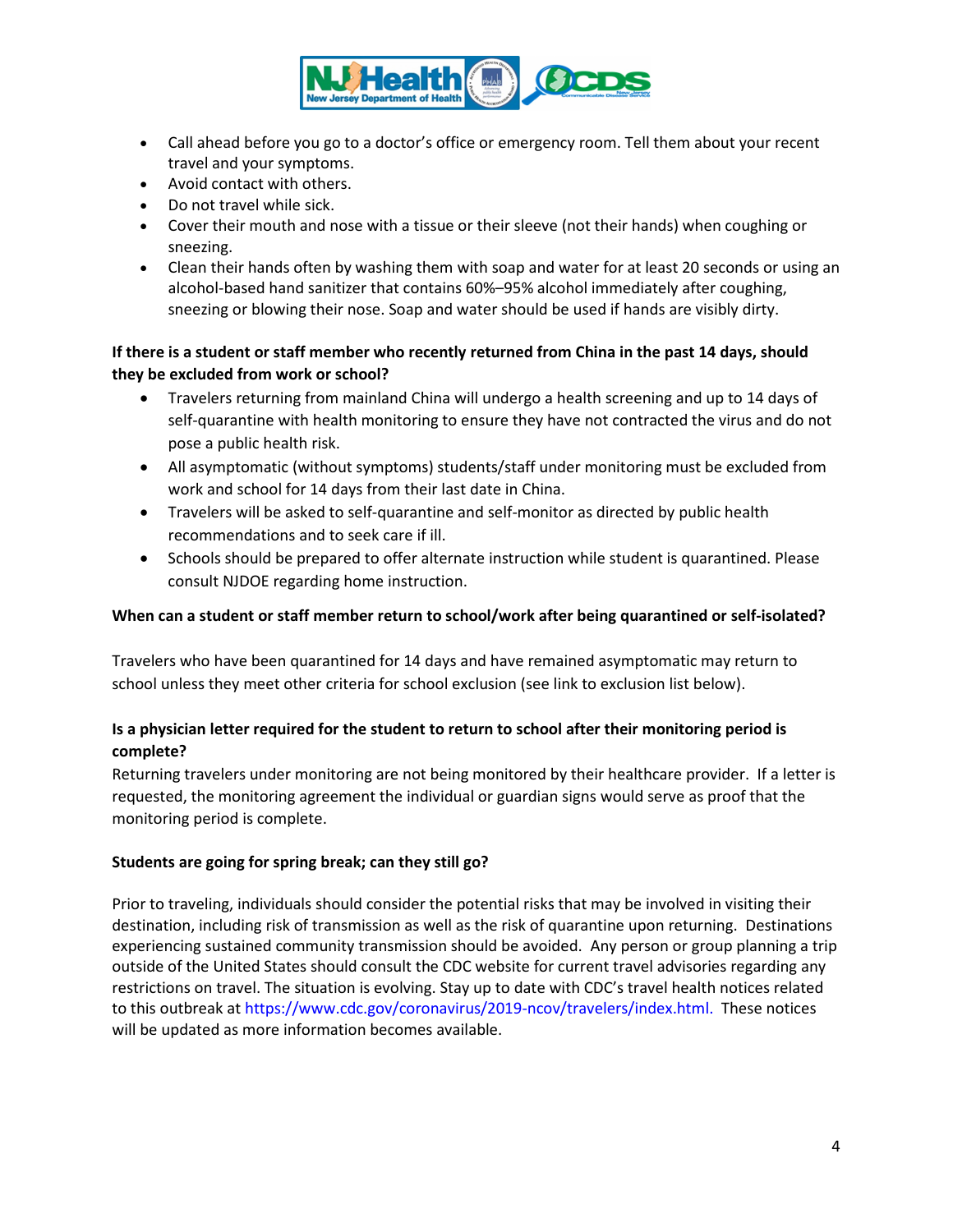

### **Do school events need to be canceled?**

At this time, there is no need to cancel school or social events. There are no cases of COVID-19 in New Jersey, and there are no restrictions on public gatherings. Students should be reminded that part of good respiratory hygiene is staying home from events when they are ill. If COVID-19 is occurring in your community, public health may recommend modifying, postponing, or cancelling mass gatherings.

# **What preventive measures should a school take to help reduce the spread of respiratory illness including COVID-19 and the flu?**

NJDOH recommends that schools and childcare settings increase education on respiratory hygiene. Staff and children (as developmentally appropriate) should all be taught and asked to follow these steps that prevent the transmission of respiratory infections:

- Cover your coughs and sneezes with a tissue or into your sleeve, not your hands.
- Avoid touching your eyes, nose and mouth.
- Wash hands often for at least 20 seconds, especially after coughing or sneezing. Use alcoholbased hand sanitizer if soap and water are not available.
- Stay home if you're sick, especially with a fever.
- Avoid people who are sick.
- Clean and disinfect frequently touched surfaces and objects.

Additional preventive measures include:

- Continue to monitor students and staff who my exhibit respiratory symptoms.
- Adhere to exclusion recommendations from public health. For acute respiratory illness; fever free for 24 hours without fever-reducing medication. Doctors notes for return do not supersede public health recommendations.
- Separate sick students and staff from others until they can be picked up to go home.
- Provide adequate supplies, including clean and functional handwashing stations, soap, paper towels, and alcohol-based hand sanitizer.
- Encourage routine surface cleaning through education, policy, and the provision of supplies.
- Get a flu shot it's not too late to be protected!

#### **School Cleaning Procedures**

Special sanitizing processes beyond routine cleaning, including closing schools to clean every surface in the building are not necessary or recommended to slow the spread of respiratory illness. Schools should follow standard procedures for routine cleaning and disinfecting with an EPA-registered product. Typically, this means daily sanitizing surfaces and objects that are touched often, such as desks, countertops, doorknobs, computer keyboards, hands-on learning items, faucet handles, phones and toys.